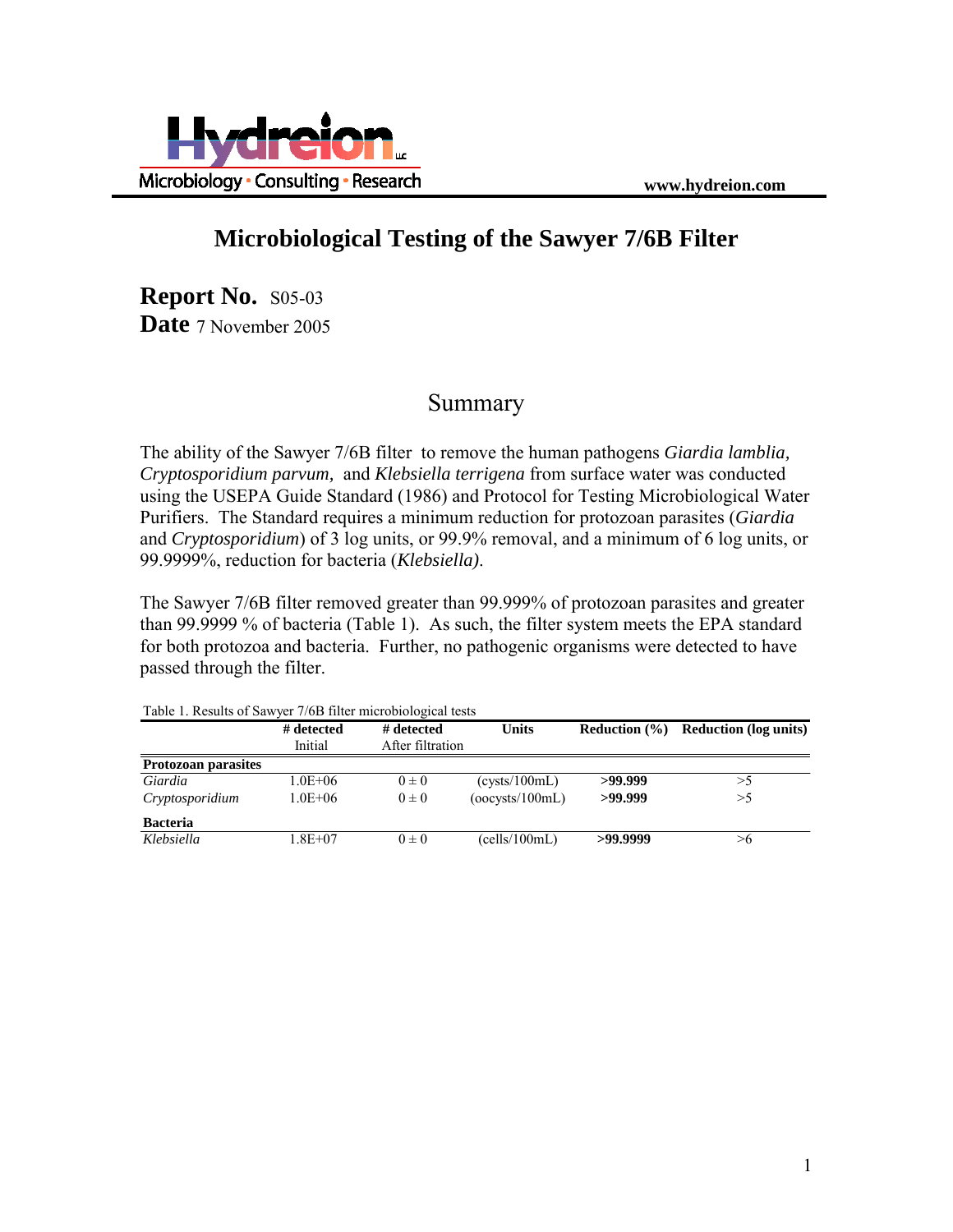## Introduction

This introduction provides an explanation of the test conducted without the use of unnecessary technical terminology. The sections following the introduction are intended to explain the methods, findings, and quality control procedures to a professional audience.

A suspension of each organism (*Giardia lamblia, Cryptosporidium parvum,* and *Klebsiella terrigena)* was prepared in stream water. These suspensions will be referred to as test waters. The test waters were passed through the water filter in a manner similar to how they would be used by the consumer (20 psi). Test water that passed through the Sawyer 7/6B filter was collected and passed through an additional laboratory filter apparatus that captures all cell types onto a small round filter film. Since protozoan parasites (*Giardia* and *Cryptosporidium*) are difficult to culture, the laboratory films were stained with a fluorescent DNA-binding dye and then observed for glowing cells under a fluorescent microscope. The bacteria (*Klebsiella terrigena*) grows easily on plates containing a solidified nutrient source (nutrient plates). The laboratory filter papers were transferred to a nutrient plate where cells could grow into visible colonies for counting.

Three identical filter systems were tested for each organism. Positive and negative controls were used to evaluate any possible laboratory error.

### **Methods**

**Test organisms:** The test organisms and their sources are shown below.

*Giardia lamblia cysts* (Hyperion Research, LTD, Alberta, Canada) *Cryptosporidium parvum oocysts* (Hyperion Research, LTD, Alberta, Canada) *Klebsiella terrigena* (ATCC 33628)

**Test water and Solutions:** Test Water**:** Autoclaved, room temperature, water from Rattlesnake Creek (Missoula, MT), was used for the test water. Rattlesnake Creek flows out of the Rattlesnake Wilderness Area north of Missoula to its confluence with the Clark Fork River in the city of Missoula. Water was collected near the confluence. Samples of this water were archived and are available upon request. The water is considered representative of normal water used by recreationalists.

Phosphate buffered saline solution (PBS): 0.05M PBS solution buffered at pH 7.0 was used for transfers and dilutions of cells.

Conditioning/Rinse water: Sterile, deionized water was used for conditioning water and rinse water.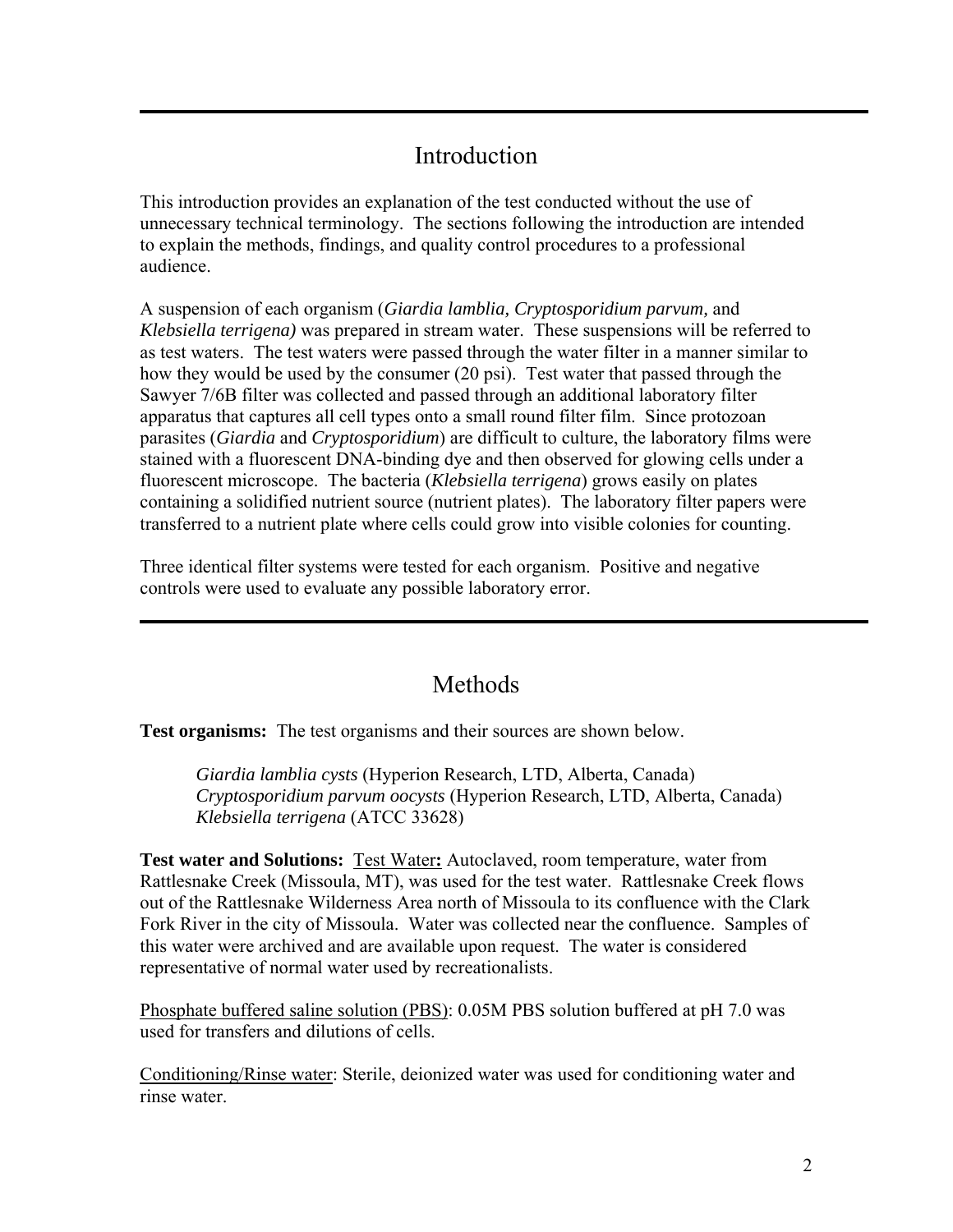**Test organism preparation:** Protozoans: Live *Giardia* cysts were purchased in solution from Hyperion Research, LTD. The initial cyst concentration  $(1.0 \times 10^7/\text{ml})$  was verified using a Petroff-Hausser counting chamber. 10 mL of the solution was added to 1L of test water to bring the final test concentration to 1.0 x 10<sup>7</sup> cysts/L. *Cryptosporidium* oocysts were prepared the same as *Giardia* cysts. The oocyst concentration in the solution purchased from Hyperion Research, LTD was  $1.0 \times 10^7$ . 10 mL of the solution was added to 1L of test water to bring the final concentration to  $1.0 \text{ X } 10^7$  oocysts/L.

Bacteria: *Klebsiella terrigena* from stock cultures were streaked onto TSA (Trypticase Soy Agar) plates and incubated at 35°C to check for purity. A 200mL flask of Trypticase Soy Broth (TSB) was inoculated with cells the night before the test and the cells grown to stationary phase. The cells were counted in a Petroff-Hausser counting chamber and then 1L of test water was inoculated to a density of approximately 2.0 x  $10^8$  cells/L to attain a final density of 2.0 x  $10^7$  cells/100mL.

**Microbial reduction test:** Test Protocol: 100mL of a test solution containing a given microorganism was drawn through each of three identical units of the Sawyer 7/6B filter. Between tests, each filter system was rinsed with 1L of rinse water. The filters were purged with air after each test to insure that most of the 100mL of test water had passed through. The test method is summarized in Figure 1.

Pressurizing device: Air pressure was regulated with a NorLab air regulator (model HPS270-125-590-4f, Norco Inc. Boise, ID). A 2 L Nalgene heavyduty vacuum bottle (model DS2126, Nalge Nunc, Rochester, NY) was used as a pressure chamber. Conditioning water was forced through the filters at 40 psi. Test waters were forced through the filters at 20 psi. The gas regulator was used to maintain pressure in the chamber for tests. Water added to the chamber was forced through the filters by opening a clamp at the terminal end of the apparatus.

1) Test water containing microorganisms is poured into the vacuum canister. 4) Organisms in the filtered water are detected microscopically (protozoans) or by incubation under suitable growth conditions (bacteria). 2) The canister is pressurized to 20 psi. 3) Pressure in the canister is released allowing test water to pass through the filter at 20 psi. Figure 1

Determination of efficacy: Protozoans were collected on 0.2 μm black filters (Osmonics 11021) and stained with 4',6'-diamidino-2-phenylindole hydrochloride (DAPI) for microscopic counting using a Zeiss epifluorescent microscope. For positive controls the average number of cells in twenty fields of view was used to calculate cell numbers. To detect cysts and oocysts in test samples, the microscope was focused on the filter paper and the entire area of the filter paper was examined. All detected cysts and oocysts were recorded and photographed.